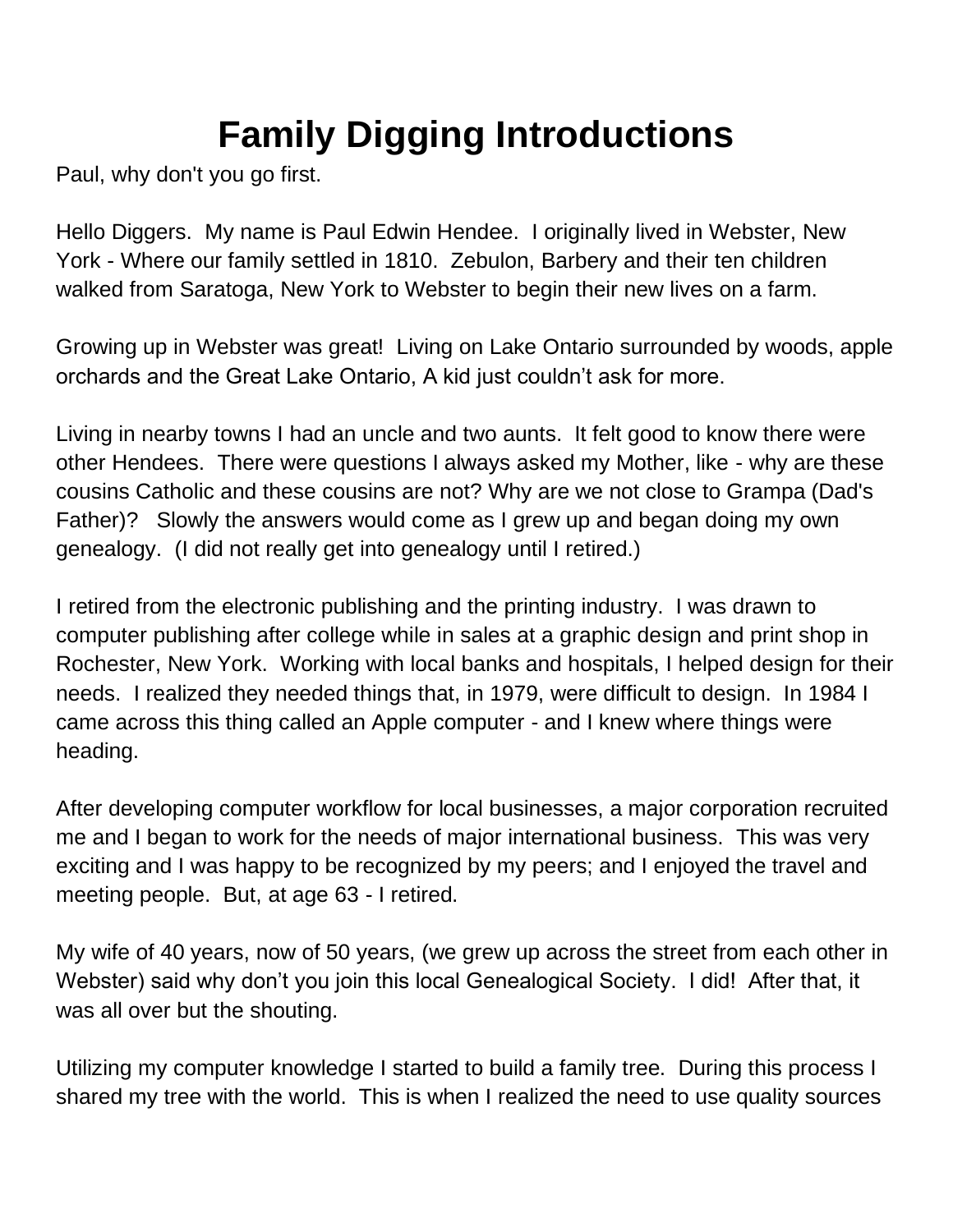and citations. People were constantly challenging my findings. Then a got an application for my home computer, a Mac desktop; I started to develop a family website. Now, I enjoy working with Carolyn to develop this podcast - for your enjoyment.

Hi there! I'm Carolyn Lancaster, and I am here today with my friend and distant cousin, Paul Hendee. Together, we are on an adventure called "The Family Digging Podcast". This particular broadcast is a bit out of order in that we should have begun the series by introducing ourselves to you, but in the spirit of "live and learn", we are doing it now instead.

Take it away Carolyn.

I am Carolyn Jean H. (Harrington) Lancaster. I grew up just after World War II in the village of Stony Brook on Long Island's North Shore, raised by parents who were especially interested in music and history. They provided their children with every possible opportunity to develop like interests. History was great training for genealogy. If you don't enjoy history when you are beginning to chart your family tree, you will soon learn to love it, I promise.

When I was ready for a full-time career, I moved to New York City (where jobs were available) and spent thirteen years in the securities industry. I began in the Research Department of a stock brokerage company. I learned how to research there, which has been very helpful throughout my career, and it was also great training for genealogy. I eventually became registered to sell all types of securities and several types of insurance.

In 1978 I married and moved to Winter Haven, Florida, amid the orange groves, where I built a good business teaching people how to plan their financial lives and invest to meet their goals. One of the basic requirements for doing business with clients in the securities field is the "Know Your Customer Rule". If you are going to be able to decide on what is appropriate to recommend to folks, you need to know a lot about them, especially to determine their risk tolerance.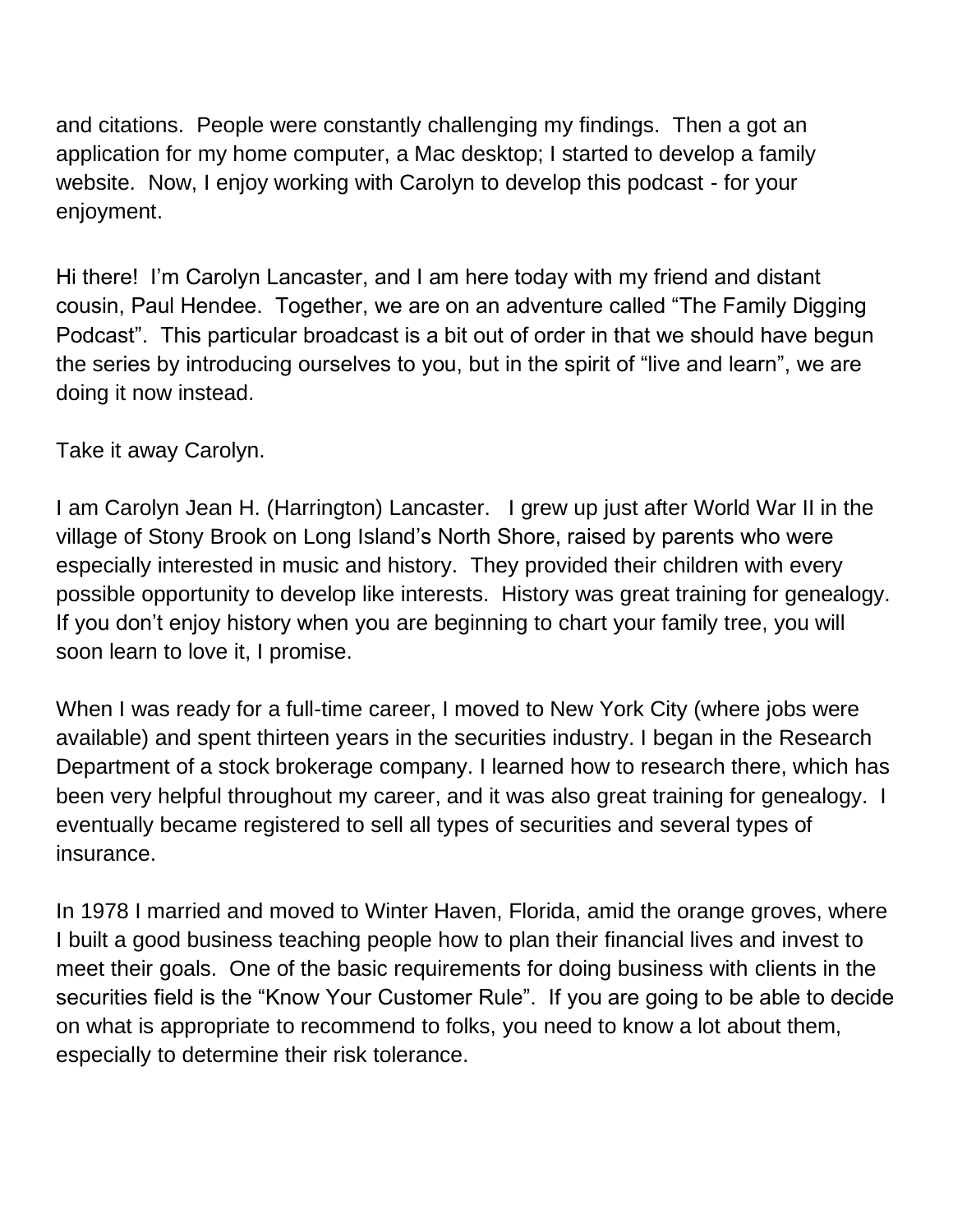That means you set aside several hours to discover all you can about someone before you make any suggestions or recommendations. And then you re-do that process regularly to learn what has changed. This is terrific for genealogy. It taught me how to interview people. And it also taught me how to evaluate information. At the end of the process, when applied to genealogy instead of financial data, you have family history data which will help form the base of your family tree. It is the most important part of starting genealogy - learning from your still living family members about what they know, learning the stories, the places, gathering the evidence and verifying it.

I retired from financial services in 2001 (after 35 years) and moved to the Treasure Coast several years later, when I had some time to think through the next chapter of my life. What did I want it to look like?

As it turns out, I want to learn all I can about where I come from - back to history again! And I particularly want to be able to share this story with my family who know next to nothing about where we come from, how we got here, and how our family has impacted their environments. (You should have seen my mother's face when I told her that she is much less German and English than she thought. She's actually more Swedish.)

I am huge on planning, so that was the first step. Then I began to learn how to convert what I had learned in life to doing genealogical research. I joined the local genealogical society and began working on my plan. I served as a library volunteer in the genealogy department of our local library, helping patrons with their projects, and I served as President of the Society in 2018. I have also shared what I have learned with other societies and beginners groups. All of this was helpful to my learning process, as are these podcasts, where I need to research and write on a regular basis.

Simultaneously, I began doing in-depth research on my own family, which continues to this day. I hope to have Part 1 completed and published within the next two years - the research, the writing, the citing of sources and indexing, placing the photos, and preparation for publication. It is a lot of work, but it is also my biggest pleasure to be doing this project. Volume 1 looks at us from my parents' generation back to their immigrant ancestors; that is 10-13 generations in our family's case. Volume 2 will tackle the European roots. And Volume 3 will be the stories and history of my own